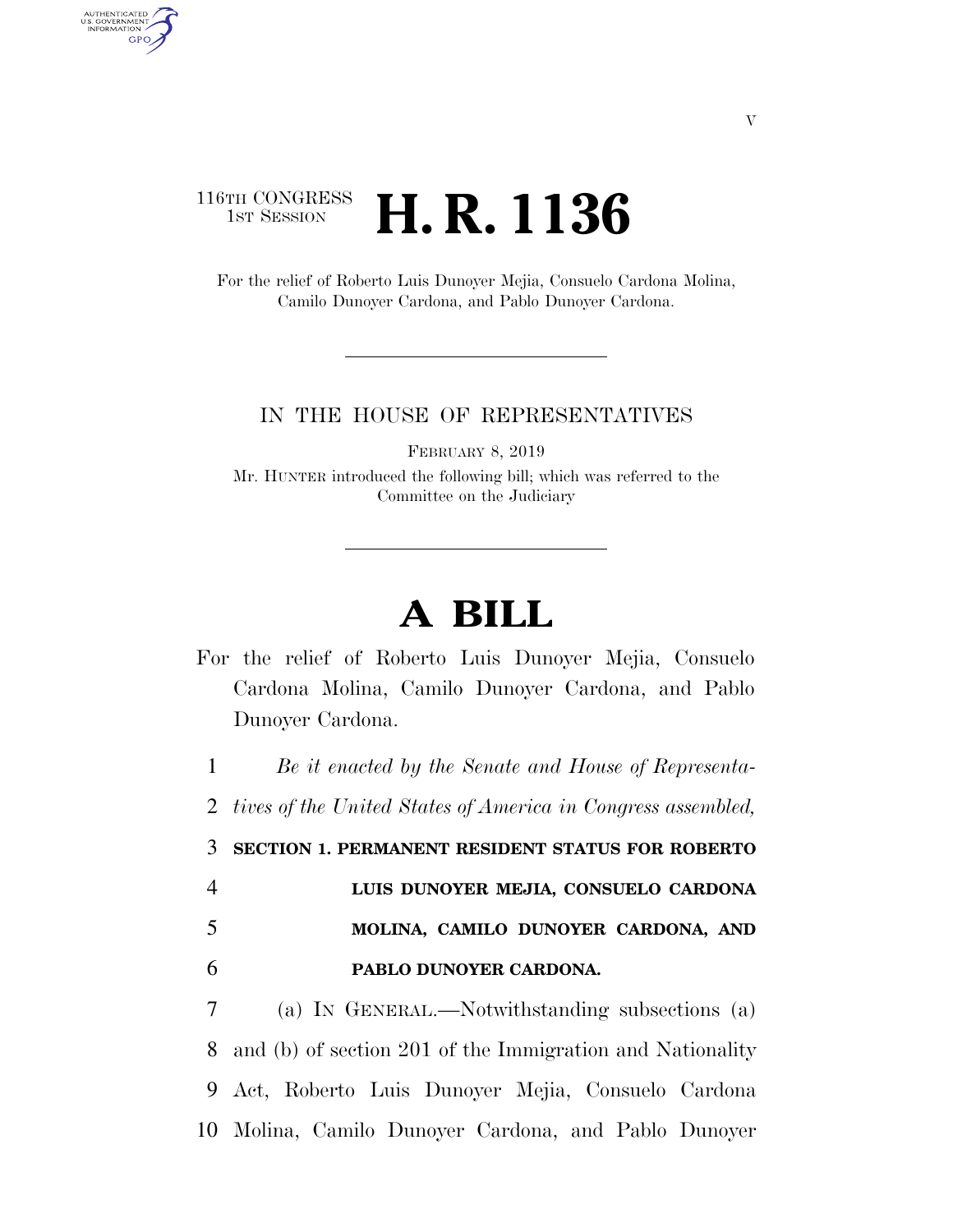Cardona shall each be eligible for issuance of an immi- grant visa or for adjustment of status to that of an alien lawfully admitted for permanent residence upon filing an application for issuance of an immigrant visa under sec- tion 204 of such Act or for adjustment of status to lawful permanent resident.

 (b) ADJUSTMENT OF STATUS.—If Roberto Luis Dunoyer Mejia, Consuelo Cardona Molina, Camilo Dunoyer Cardona, or Pablo Dunoyer Cardona enters the United States before the filing deadline specified in sub- section (c), he or she shall be considered to have entered and remained lawfully and shall, if otherwise eligible, be eligible for adjustment of status under section 245 of the Immigration and Nationality Act as of the date of the en-actment of this Act.

 (c) DEADLINE FOR APPLICATION AND PAYMENT OF FEES.—Subsections (a) and (b) shall apply only if the ap- plication for issuance of an immigrant visa or the applica- tion for adjustment of status is filed with appropriate fees within 2 years after the date of the enactment of this Act.

21 (d) REDUCTION OF IMMIGRANT VISA NUMBER. Upon the granting of an immigrant visa or permanent res- idence to Roberto Luis Dunoyer Mejia, Consuelo Cardona Molina, Camilo Dunoyer Cardona, and Pablo Dunoyer Cardona, the Secretary of State shall instruct the proper